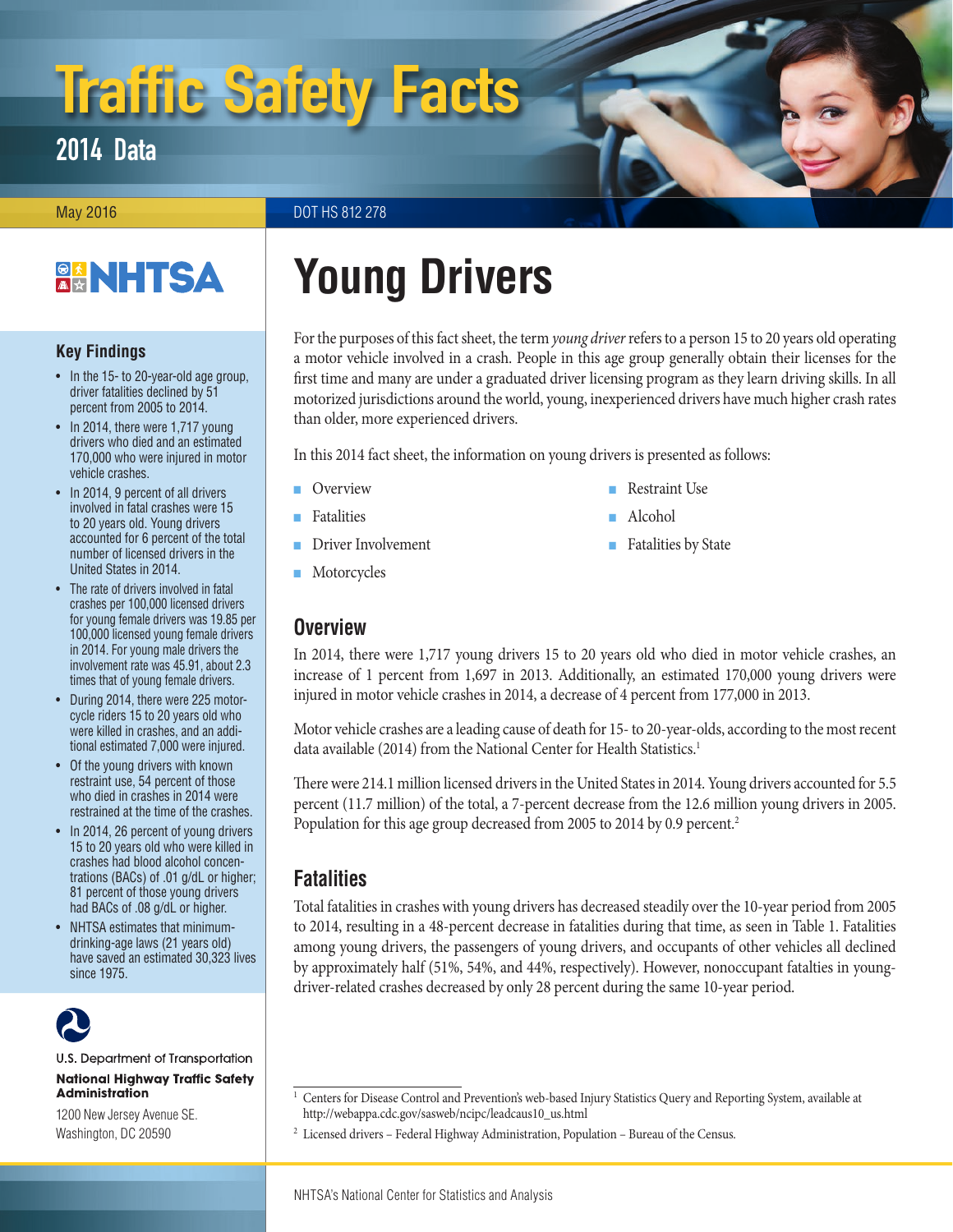| <b>I GUILLOU III VIGOILOU IIIIVIIIIIIII IVAIII DIIIVOID, BY I VIDOII IYAO GIIG TOGI, LOOD LUTT</b> |                     |     |                                  |       |                |                       |                     |              |
|----------------------------------------------------------------------------------------------------|---------------------|-----|----------------------------------|-------|----------------|-----------------------|---------------------|--------------|
|                                                                                                    | <b>Young Driver</b> |     | <b>Passenger of Young Driver</b> |       |                |                       |                     |              |
| Year                                                                                               | $(15 - 20)$         | <15 | $15 - 20$                        | $21+$ | <b>Unknown</b> | <b>Other Vehicles</b> | <b>Nonoccupants</b> | <b>Total</b> |
| 2005                                                                                               | 3,474               | 229 | 1,429                            | 533   | 6              | 1,946                 | 624                 | 8,241        |
| 2006                                                                                               | 3,490               | 235 | 1,387                            | 550   | 5              | 1,912                 | 632                 | 8,211        |
| 2007                                                                                               | 3,190               | 223 | 1,371                            | 443   |                | 1,829                 | 631                 | 7,694        |
| 2008                                                                                               | 2,742               | 170 | 1,067                            | 421   | $\overline{4}$ | 1,527                 | 521                 | 6,452        |
| 2009                                                                                               | 2,343               | 145 | 958                              | 351   | $\overline{2}$ | 1,381                 | 469                 | 5.649        |
| 2010                                                                                               | 1,965               | 130 | 845                              | 356   | $\overline{2}$ | 1,250                 | 493                 | 5.041        |
| 2011                                                                                               | 1,993               | 118 | 777                              | 298   |                | 1,122                 | 473                 | 4,782        |
| 2012                                                                                               | 1.880               | 88  | 682                              | 286   | $\overline{4}$ | 1,230                 | 502                 | 4,672        |
| 2013                                                                                               | 1,697               | 120 | 633                              | 313   | 3              | 1,133                 | 469                 | 4,368        |
| 2014                                                                                               | 1,717               | 75  | 668                              | 269   |                | 1,090                 | 452                 | 4,272        |

### **Fatalities in Crashes Involving Young Drivers, by Person Type and Year, 2005–2014**

Source: Fatalilty Analysis Reporting System (FARS) 2005–2013 Final File, 2014 Annual Report File (ARF).

In 2014, young drivers were involved in fatal crashes; they themselves made up 40 percent of the fatalities in those crashes. Of those passengers who died in crashes where young drivers were driving, 66 percent (668 of 1,013) were also 15 to 20 years old.

<span id="page-1-0"></span>**Driver Involvement**

There were 3,885 young drivers involved in fatal crashes in 2014 – a 48-percent decrease from the 7,500 involved in 2005. This 48-percent decrease is larger than the 25-percent decrease for all drivers involved in the same time period. Table 2 shows both involvement of young drivers in fatal crashes as well as young driver fatalities in fatal crashes.

In 2014:

Table 1

- Young drivers involved in fatal crashes decreased from 2005 for both young male drivers and female drivers (48% for both).
- The two-year comparison of total driver involvement in fatal crashes had almost no change from 44,804 in 2013 to 44,583

In 2014, there were more fatalities of occupants in other vehicles during the crashes than there were fatalities of passengers of the young drivers. This is the third occurrence of that in the 10-year period; the first and second occurrences were in 2012 and 2013.

in 2014. During this same period, young-driver involvement decreased by 3 percent from 3,992 in 2013 to 3,885 in 2014.

- Total drivers involved in police-reported crashes increased by 7 percent to 10,773,000 from 10,043,000 in 2013. This compares to the number of young drivers involved in police-reported crashes, which increased by 4 percent to 1,318,000 from 1,273,000 in 2013.
- Nine percent of all drivers involved in fatal crashes and 12 percent of all drivers involved in police-reported crashes were young drivers. However, young drivers were only 5.5 percent of all licensed drivers.

Table 2

#### **Involvement of 15- to 20-Year-Old Drivers in Fatal Crashes, by Gender, 2005 and 2014**

|                          | 2005         |                   |                   | 2014                              |                   |                   | Percentage Change, 2005-2014 |                   |
|--------------------------|--------------|-------------------|-------------------|-----------------------------------|-------------------|-------------------|------------------------------|-------------------|
|                          |              |                   | <b>Percentage</b> |                                   |                   | <b>Percentage</b> |                              |                   |
| <b>Gender</b>            | <b>Total</b> | <b>Ages 15-20</b> | of Total          | <b>Total</b>                      | <b>Ages 15-20</b> | of Total          | <b>Total</b>                 | <b>Ages 15-20</b> |
|                          |              |                   |                   | Drivers Involved in Fatal Crashes |                   |                   |                              |                   |
| <b>Male</b>              | 43.282       | 5.328             | 12.3%             | 32.572                            | 2.749             | 8.4%              | $-25%$                       | $-48%$            |
| Female                   | 15.059       | 2.172             | 14.4%             | 11.258                            | 1.136             | 10.1%             | $-25%$                       | $-48%$            |
| <b>Total</b>             | 59,220       | 7,500             | 12.7%             | 44.583                            | 3,885             | 8.7%              | $-25%$                       | $-48%$            |
| <b>Driver Fatalities</b> |              |                   |                   |                                   |                   |                   |                              |                   |
| <b>Male</b>              | 20.865       | 2.577             | 12.4%             | 16.045                            | 1.265             | 7.9%              | $-23%$                       | $-51%$            |
| Female                   | 6.623        | 897               | 13.5%             | 4.714                             | 452               | 9.6%              | $-29%$                       | $-50%$            |
| <b>Total</b>             | 27,491       | 3,474             | 12.6%             | 20,765                            | 1,717             | 8.3%              | $-24%$                       | $-51%$            |

Source: FARS 2005 Final File, 2014 ARF. Note: Total includes unknown gender.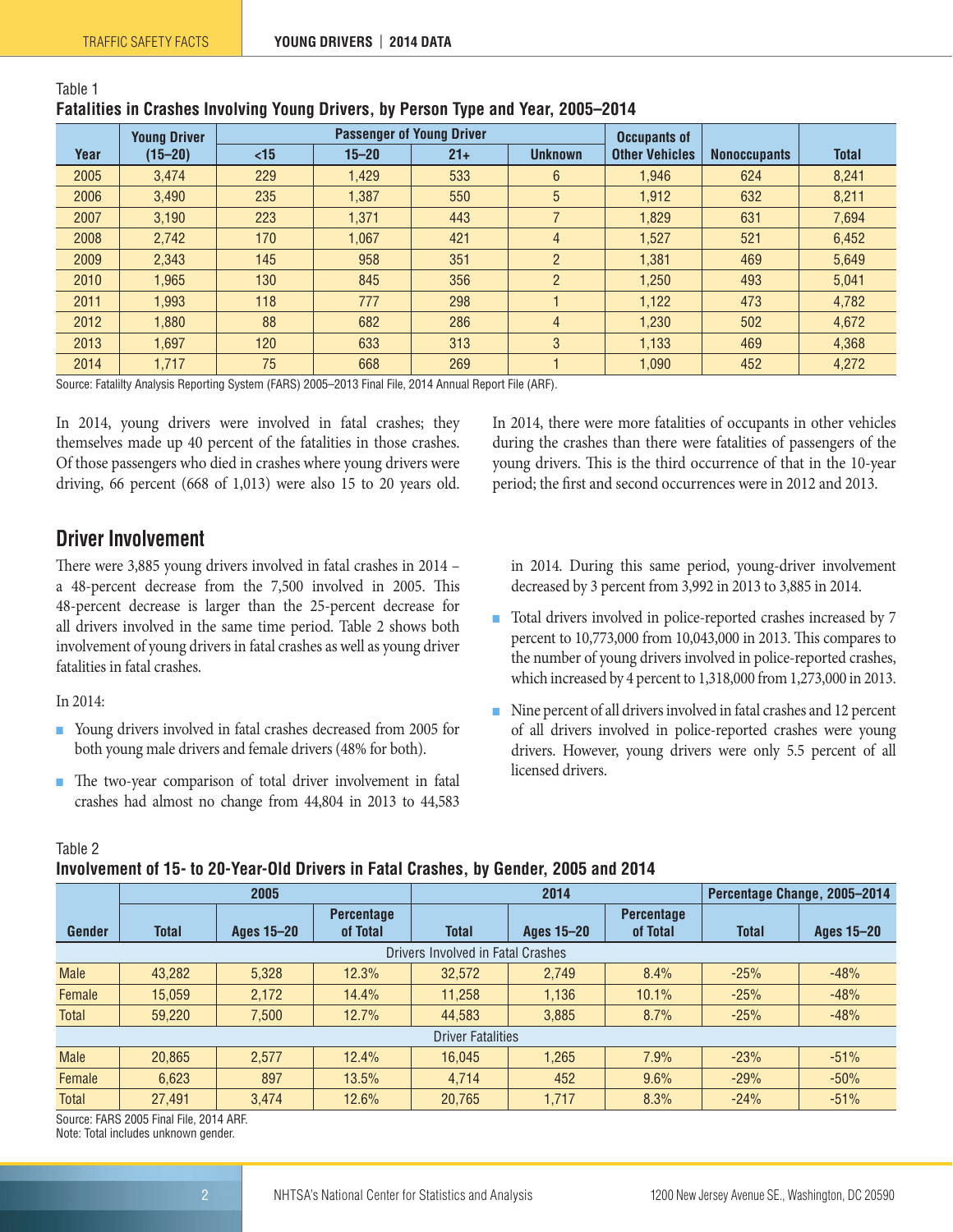The rate of drivers involved in fatal crashes per 100,000 licensed drivers was higher for young male drivers compared to older male drivers. For young male drivers 15 to 20 years old, the driver involvement rate was 45.91 young male drivers involved in fatal crashes in 2014 per 100,000 licensed young male drivers. For female drivers of all ages, the highest involvement rate was 19.85 young female drivers 15 to 20 years old involved in fatal crashes in 2014 per 100,000 licensed young female drivers.

The 15- to 20-year-old age group accounted for 10.5 percent of all drivers involved in single-vehicle fatal crashes, compared to 7.8 percent in multiple-vehicle fatal crashes, as shown in Table 3.

#### Table 3

#### **Percentage of Population and Drivers Involved in Fatal Crashes, by Age Group, 2014**

|                                             | <b>Age Group (Years)</b> |           |           |           |           |           |           |           |       |
|---------------------------------------------|--------------------------|-----------|-----------|-----------|-----------|-----------|-----------|-----------|-------|
|                                             | <15                      | $15 - 20$ | $21 - 24$ | $25 - 34$ | $35 - 44$ | $45 - 54$ | $55 - 64$ | $65 - 69$ | $70+$ |
| <b>Population (Percent)</b>                 | 19.2%                    | 8.0%      | 5.8%      | 13.6%     | 12.7%     | 13.6%     | 12.6%     | 4.8%      | 9.7%  |
| Drivers Involved in Fatal Crashes (Percent) |                          |           |           |           |           |           |           |           |       |
| - All Fatal Crashes                         | 0.1%                     | 8.9%      | 10.6%     | 20.5%     | 15.8%     | 16.8%     | 13.7%     | 4.4%      | 9.2%  |
| - Single-Vehicle                            | 0.2%                     | 10.5%     | 12.4%     | 21.4%     | 15.2%     | 15.6%     | 13.0%     | 4.1%      | 7.7%  |
| - Multi-Vehicle                             | 0.1%                     | 7.8%      | 9.5%      | 19.9%     | 16.1%     | 17.6%     | 14.2%     | 4.6%      | 10.2% |
| <b>Licensed Drivers (Percent)</b>           | $0\%$                    | 5.5%      | 6.7%      | 17.5%     | 16.8%     | 18.4%     | 17.2%     | 6.5%      | 11.4% |

Source: FARS 2014 ARF; Population – Bureau of the Census; Licensed Data – Federal Highway Administration.

Note: Percentages are based on known age groups only.

Among young drivers involved in fatal crashes in 2014, 25 percent (161 out of 647) of those who did not have valid operator licenses also had previous license supsensions or revocations at the time of the crashes (Table 4).

#### Table 4

#### **Involvement of 15- to 20-Year-Old Drivers in Fatal Crashes, by Previous Driving Record and License Compliance, 2014**

|                                                     |               | <b>License Compliance</b> |                |                |               |                |
|-----------------------------------------------------|---------------|---------------------------|----------------|----------------|---------------|----------------|
|                                                     | <b>Valid</b>  |                           | <b>Invalid</b> |                | <b>Total</b>  |                |
| <b>Driving Record</b>                               | <b>Number</b> | <b>Percent</b>            | <b>Number</b>  | <b>Percent</b> | <b>Number</b> | <b>Percent</b> |
| <b>Total Drivers Involved</b>                       | 3.214         |                           | 647            |                | $3,885*$      |                |
| <b>Previous Recorded Crashes</b>                    | 434           | 13.5%                     | 56             | 8.7%           | 490           | 12.6%          |
| <b>Previous Recorded Suspensions or Revocations</b> | 191           | 5.9%                      | 161            | 24.9%          | 352           | 9.1%           |
| <b>Previous DWI Convictions</b>                     | 23            | 0.7%                      | 26             | 4.0%           | 49            | 1.3%           |
| <b>Previous Speeding Convictions</b>                | 520           | 16.2%                     | 77             | 11.9%          | 597           | 15.4%          |
| <b>Previous Other Harmful or Moving Convictions</b> | 477           | 14.8%                     | 100            | 15.5%          | 577           | 14.9%          |

Source: FARS 2014 ARF.

\*Total includes drivers with unknown previous records.

## <span id="page-2-0"></span>**Motorcycles**

The term motorcycle *rider* refers to the operator of the motorcycle only and the term *passenger* refers to any occupant not including the rider. The term *motorcyclist* refers to any occupant of a motorcycle, either the rider or the passenger.

During 2014, there were 225 young motorcycle riders 15 to 20 years old killed in crashes, a decrease of 4 percent from 235 young motorcycle riders killed in 2013. An additional estimated 7,000 young riders were injured in 2014, a 24-percent increase from an estimated 6,000 in 2013.

Helmets are estimated to be 37-percent effective in preventing fatalities among motorcycle riders and 41-percent effective among motorcycle passengers. NHTSA estimates that helmets saved the lives of 1,669 motorcyclists of all ages in 2014, and that if all motoryclists had worn helmets, an additional 660 lives could have been saved.

During 2014, 25 percent of the motorcycle riders 15 to 20 years old who were fatally injured in crashes were not wearing helmets (based on known helmet use) compared to 38 percent of all motorcycle riders who were fatally injured.

Of the young motorcycle riders involved in fatal crashes in 2014, 48 percent were either unlicensed or driving with invalid licenses compared to 28 percent of all motorcycle riders involved.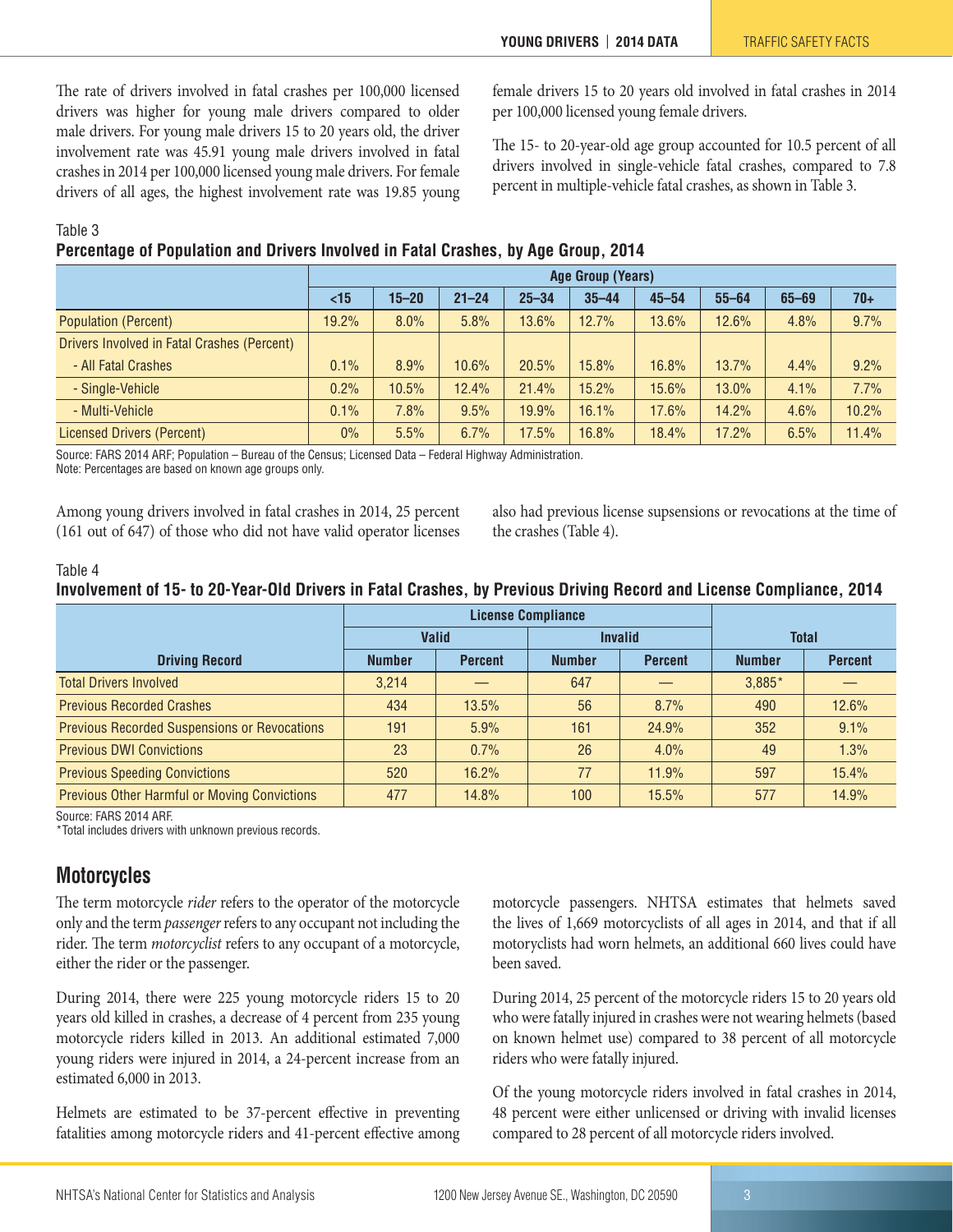## <span id="page-3-0"></span>**Restraint Use**

Of the 3,885 young drivers involved in fatal crashes in 2014, the restraint use of those drivers is known for all but 291 drivers. For young drivers with known restraint use, 54 percent of those who died in the crash were restrained at the time of the crash compared to 53 percent of all drivers who died. For those young drivers who survived the fatal crash, 84 percent were restrained compared to 90 percent of all drivers who survived.

## <span id="page-3-1"></span>**Alcohol**

All States and the District of Columbia have 21-year-old minimum-drinking-age laws. Alcohol involvement includes a fatal crash in which a driver had a BAC of .01 g/dL or higher. A driver is considered to be alcohol-impaired when the driver's BAC is .08 g/dL or higher. In 2014, 26 percent of the young drivers 15 to 20 years old who were killed in crashes had BACs of .01 g/dL or higher; 21 percent had BACs of .08 g/dL or higher, as shown in Table 5. Thus, of the 451 young drivers killed who had alcohol in their systems, 366 (81%) were at .08 g/dL or higher (past the legal driving limit for those *legally permitted* to consume alcohol).

#### Table 5

|  | Alcohol Involvement Among 15- to 20-Year-Old Drivers Involved in Fatal Crashes, by Year and Driver Status, 2005 and 2014 |  |  |  |
|--|--------------------------------------------------------------------------------------------------------------------------|--|--|--|
|--|--------------------------------------------------------------------------------------------------------------------------|--|--|--|

|                      |                          | <b>BAC.00 g/dL</b> |                | <b>BAC</b> .01+ g/dL |                | BAC .08+ g/dL |                |  |
|----------------------|--------------------------|--------------------|----------------|----------------------|----------------|---------------|----------------|--|
| <b>Driver Status</b> | <b>Number of Drivers</b> | <b>Number</b>      | <b>Percent</b> | <b>Number</b>        | <b>Percent</b> | <b>Number</b> | <b>Percent</b> |  |
|                      | 2005                     |                    |                |                      |                |               |                |  |
| Survived             | 4,026                    | 3,378              | 84%            | 648                  | 16%            | 488           | 12%            |  |
| Killed               | 3,474                    | 2,487              | 72%            | 987                  | 28%            | 803           | 23%            |  |
| Total                | 7,500                    | 5,865              | 78%            | 1,635                | 22%            | 1,291         | 17%            |  |
| 2014                 |                          |                    |                |                      |                |               |                |  |
| Survived             | 2,168                    | 1,775              | 82%            | 393                  | 18%            | 302           | 14%            |  |
| Killed               | 1,717                    | 1,266              | 74%            | 451                  | 26%            | 366           | 21%            |  |
| Total                | 3,885                    | 3,041              | 78%            | 844                  | 22%            | 668           | 17%            |  |

Source: FARS 2005 Final File, 2014 ARF.

The number of young drivers involved in fatal crashes who had BACs of .01 g/dL or higher dropped by 48 percent, from 1,635 in 2005 to 844 in 2014. However, 22 percent of these drivers in both years had BACs of .01 or higher.

In 2014, 22 percent of the young drivers involved in fatal crashes had alcohol in their systems as reported through FARS. This compares to 2 percent of young drivers who were reported by police to have alcohol in their systems during injury crashes and 2 percent of young drivers during property-damage-only crashes, as reported through the General Estimates System (GES).

Among young drivers, 472 were killed at the age of 19 – highest among the young drivers; 29 percent of these drivers had alcohol in their systems at the time of the fatal crashes. Table 6 shows alcohol involvement for young drivers who were killed according to their age. The table clearly shows that of those young drivers killed, the percentage that involved alcohol increases as age increases.

Table 6

#### **Young Drivers Killed, by Age and Percentage with BAC=.01 or Higher, 2014**

| Age (Years) | <b>Total Number of Drivers Killed</b> |     | Percentage of Drivers With BAC=.01+ g/dL Percentage of Drivers With BAC=.08+ g/dL |
|-------------|---------------------------------------|-----|-----------------------------------------------------------------------------------|
| 15          | 39                                    | 8%  | 8%                                                                                |
| 16          | 142                                   | 13% | 8%                                                                                |
|             | 239                                   | 22% | 18%                                                                               |
| 18          | 383                                   | 24% | 19%                                                                               |
| 19          | 472                                   | 29% | 24%                                                                               |
| 20          | 442                                   | 33% | 28%                                                                               |

Source: FARS 2014 ARF.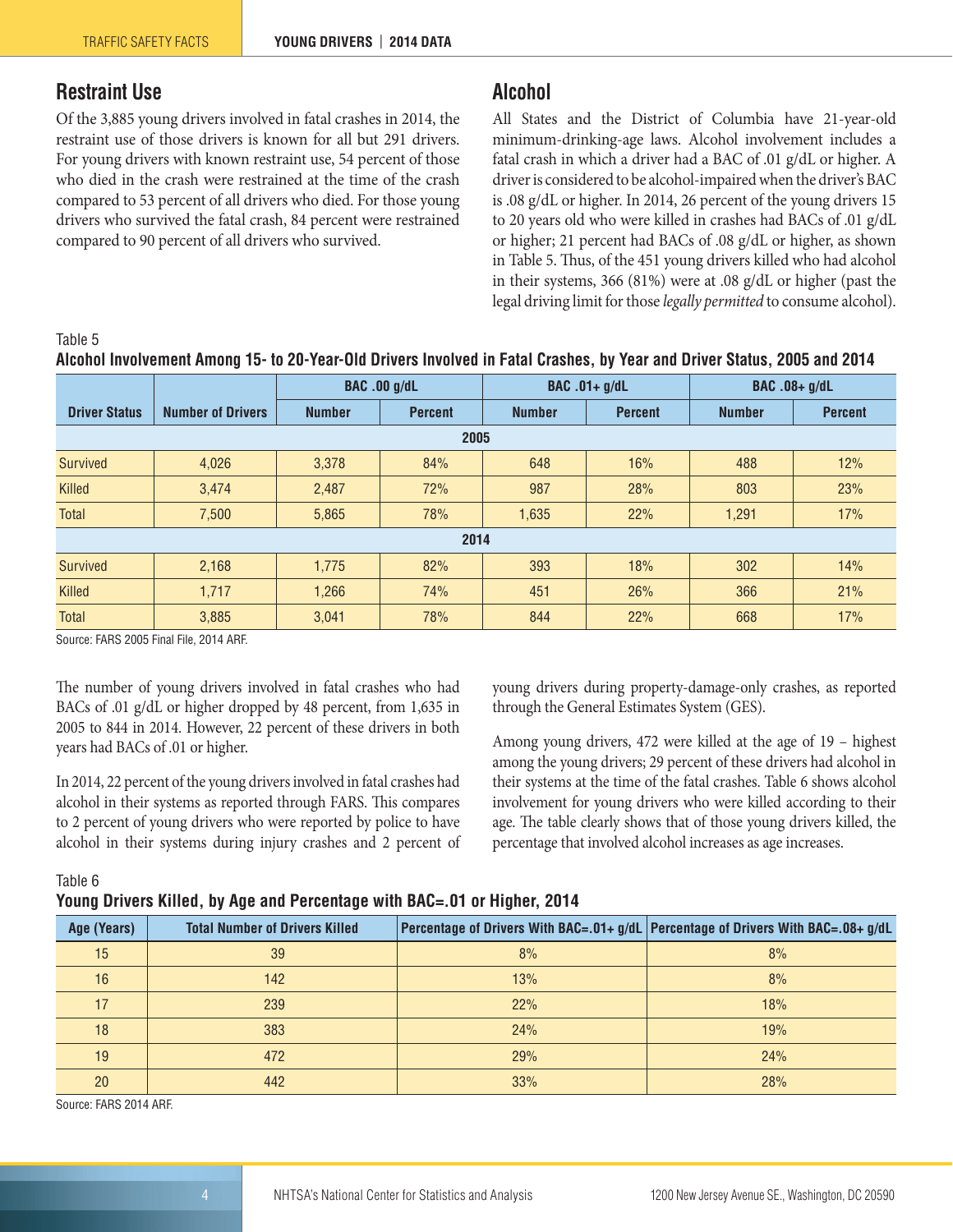For young drivers in fatal crashes, alcohol involvement is higher among males than among females. In 2014, 24 percent of the young male drivers involved in fatal crashes had been drinking at the time of the crashes (BACs of .01 g/dL or higher), compared with 16 percent of the young female drivers involved in fatal crashes.

In general, drivers are less likely to use restraints when they have been drinking. In 2014, 47 percent of the young drivers of passenger vehicles involved in fatal crashes who had been drinking were unrestrained (based on known restraint use). Of the young drivers who had been drinking and were killed in crashes, 64 percent were unrestrained (based on known restraint use). In comparison, of the non-drinking young drivers killed, 43 percent were unrestrained, as seen in Table 7.

Table 7

**Young Drivers of Passenger Vehicles in Fatal Crashes, by Restraint Use and Alcohol, 2014**

|                                          | $BAC=.00$ g/dL                  |     | $BAC=.01+g/dL$ |                |  |  |  |  |
|------------------------------------------|---------------------------------|-----|----------------|----------------|--|--|--|--|
| <b>Restraint Use</b>                     | <b>Number</b><br><b>Percent</b> |     | <b>Number</b>  | <b>Percent</b> |  |  |  |  |
| <b>Drivers Involved in Fatal Crashes</b> |                                 |     |                |                |  |  |  |  |
| <b>Restraint Used</b>                    | 1,960                           | 76% | 377            | 53%            |  |  |  |  |
| <b>Restraint Not Used</b>                | 610                             | 24% | 339            | 47%            |  |  |  |  |
| <b>Driver Fatalities</b>                 |                                 |     |                |                |  |  |  |  |
| <b>Restraint Used</b>                    | 558                             | 57% | 133            | 36%            |  |  |  |  |
| <b>Restraint Not Used</b>                | 419                             | 43% | 239            | 64%            |  |  |  |  |

Source: FARS 2014 ARF

Note: Based on known restraint use.

NHTSA estimates that the 21-year-old minimum-drinking-age laws have helped reduce alcohol traffic fatalities and have saved an estimated 30,323 lives since 1975 as shown in Figure 1. In 2014, an estimated 485 lives were saved by minimum-drinking-age laws.





## <span id="page-4-0"></span>**Fatalities by State**

Table 8 presents the number of young drivers killed, as well as the numbers of passengers of young drivers, occupants of other vehicles, and nonoccupants killed in young-driver crashes for each State and the District of Columbia in 2014. Also included in Table 8 is Puerto Rico, which is not included in the overall U.S. total. Among all States in 2014:

- Traffic fatalities in crashes involving young drivers ranged from 3 in the District of Columbia to 485 in Texas.
- The number of young drivers who died in crashes ranged from 3 (Delaware, the District of Columbia, Rhode Island, and Vermont) to 200 (Texas).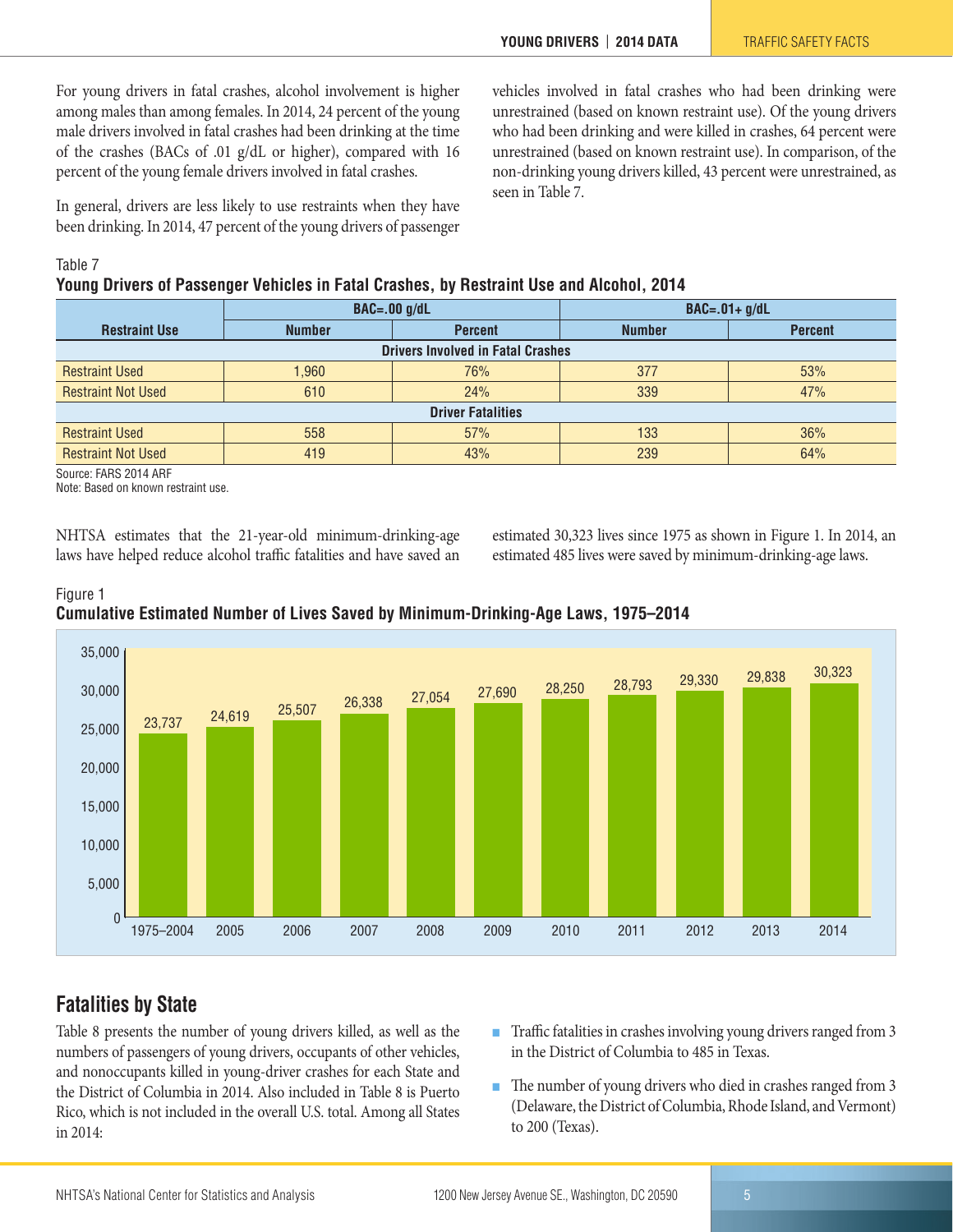#### Table 8 **Fatalities in Crashes Involving Young (15- to 20-Year-Old) Drivers, by State and Person Type, 2014**

| <b>State</b>                           | <b>Young Drivers</b> | <b>Passengers in Young</b><br><b>Drivers' Vehicles</b> | <b>Occupants of Other</b><br><b>Vehicles</b> | <b>Nonoccupants</b> | <b>Total</b>     |
|----------------------------------------|----------------------|--------------------------------------------------------|----------------------------------------------|---------------------|------------------|
| Alabama                                | 41                   | 31                                                     | $\overline{25}$                              | 9                   | 106              |
| Alaska                                 | 4                    | $\overline{2}$                                         | $\overline{3}$                               | $\overline{3}$      | $\overline{12}$  |
| Arizona                                | $\overline{28}$      | $\overline{18}$                                        | $\overline{31}$                              | $\overline{15}$     | $\overline{92}$  |
| Arkansas                               | $\overline{23}$      | $\overline{17}$                                        | $\overline{16}$                              | 3                   | $\overline{59}$  |
| California                             | 146                  | 99                                                     | 99                                           | 67                  | 411              |
| Colorado                               | 28                   | 24                                                     | $\overline{15}$                              | 10                  | $\overline{77}$  |
| Connecticut                            | 10                   | $\mathbf{1}$                                           | 5                                            | $\overline{c}$      | $\overline{18}$  |
| Delaware                               | $\overline{3}$       | $\overline{3}$                                         | $\overline{2}$                               | $\overline{4}$      | $\overline{12}$  |
| <b>District of Columbia</b>            | $\overline{3}$       | $\mathbf 0$                                            | $\overline{0}$                               | $\mathbf{0}$        | 3                |
| Florida                                | 103                  | 42                                                     | 72                                           | 54                  | 271              |
| Georgia                                | 62                   | $\overline{31}$                                        | 49                                           | 14                  | 156              |
| Hawaii                                 | 6                    | $\boldsymbol{0}$                                       | 1                                            | 1                   | 8                |
| Idaho                                  | 12                   | $\overline{7}$                                         | $\overline{5}$                               | $\overline{c}$      | $\overline{26}$  |
| Illinois                               | 41                   | $\overline{35}$                                        | $\overline{38}$                              | $\overline{20}$     | $\overline{134}$ |
| Indiana                                | $\overline{34}$      | $\overline{21}$                                        | $\overline{28}$                              | $\overline{6}$      | 89               |
| Towa                                   | $\overline{27}$      | $\overline{11}$                                        | $\overline{12}$                              | $\overline{2}$      | $\overline{52}$  |
| <b>Kansas</b>                          | $\overline{29}$      | $\overline{10}$                                        | $\overline{15}$                              | $\overline{4}$      | $\overline{58}$  |
| Kentucky                               | 43                   | 22                                                     | 24                                           | 4                   | 93               |
| Louisiana                              | $\overline{36}$      | $\overline{23}$                                        | 16                                           | 10                  | 85               |
| <b>Maine</b>                           | $\overline{9}$       | 6                                                      | $\overline{3}$                               | $\boldsymbol{0}$    | $\overline{18}$  |
| Maryland                               | $\overline{12}$      | $\overline{9}$                                         | $\overline{13}$                              | $\overline{4}$      | $\overline{38}$  |
| Massachusetts                          | 10                   | $6\,$                                                  | $\overline{7}$                               | $\sqrt{4}$          | $\overline{27}$  |
|                                        | 48                   | 36                                                     | $\overline{27}$                              | 18                  | 129              |
| Michigan<br>Minnesota                  | 16                   | 14                                                     | $\overline{12}$                              | 1                   | 43               |
|                                        | 40                   | $\overline{28}$                                        | $\overline{18}$                              | $\,6\,$             | $\overline{92}$  |
| Mississippi<br>Missouri                | 45                   | 28                                                     | 35                                           | 5                   | 113              |
| <b>Montana</b>                         | 17                   | $6\phantom{1}6$                                        | $\overline{3}$                               | $\pmb{0}$           | 26               |
| Nebraska                               | 16                   | $\overline{5}$                                         | 10                                           | $\boldsymbol{0}$    | 31               |
| Nevada                                 | 19                   | $\overline{11}$                                        | $6\phantom{.}$                               | $\overline{3}$      | $\overline{39}$  |
| <b>New Hampshire</b>                   | $\overline{5}$       | $\overline{2}$                                         | $\overline{3}$                               | 1                   | $\overline{11}$  |
|                                        | $\overline{23}$      | 20                                                     | 11                                           | 12                  | 66               |
| <b>New Jersey</b><br><b>New Mexico</b> | 22                   | $\overline{9}$                                         | 6                                            | $\overline{3}$      | 40               |
| <b>New York</b>                        | 43                   | $\overline{26}$                                        | $\overline{26}$                              | $\overline{21}$     | 116              |
| North Carolina                         | $\overline{82}$      | $\overline{39}$                                        | 41                                           | 16                  | 178              |
| <b>North Dakota</b>                    | 10                   | $\overline{7}$                                         | 8                                            | $\pmb{0}$           | $\overline{25}$  |
| Ohio                                   | 65                   | $\overline{36}$                                        | 45                                           | $\overline{5}$      | 151              |
| Oklahoma                               | $\overline{41}$      | $\overline{23}$                                        | $\overline{21}$                              | $\overline{4}$      | 89               |
| Oregon                                 | 19                   | $\overline{9}$                                         | 12                                           | $\overline{2}$      | 42               |
| Pennsylvania                           | $\overline{53}$      | $\overline{32}$                                        | $\overline{48}$                              | $\overline{13}$     | 146              |
| Rhode Island                           | $\overline{3}$       | $\overline{0}$                                         | $\overline{0}$                               | $\overline{1}$      | $\overline{4}$   |
| <b>South Carolina</b>                  | $\overline{55}$      | $\overline{30}$                                        | 42                                           | 11                  | 138              |
| South Dakota                           | $\overline{8}$       | 6                                                      | $\overline{6}$                               | $\overline{2}$      | $\overline{22}$  |
| Tennessee                              | $\overline{42}$      | $\overline{32}$                                        | $\overline{37}$                              | $\overline{12}$     | 123              |
| Texas                                  | $\overline{200}$     | 110                                                    | 127                                          | 48                  | 485              |
| <b>Utah</b>                            | $\overline{20}$      | $\overline{\bf 8}$                                     | 12                                           | $\overline{1}$      | 41               |
| Vermont                                | $\overline{3}$       | 1                                                      | 1                                            | 1                   | 6                |
| Virginia                               | $\overline{38}$      | $\overline{19}$                                        | $\overline{11}$                              | $\overline{7}$      | $\overline{75}$  |
| Washington                             | 28                   | 20                                                     | $\overline{11}$                              | 10                  | 69               |
| <b>West Virginia</b>                   | 11                   | 10                                                     | 10                                           | $\,6\,$             | $\overline{37}$  |
| Wisconsin                              | 30                   | $\overline{22}$                                        | $\overline{21}$                              | $\overline{3}$      | $\overline{76}$  |
| Wyoming                                | $\overline{5}$       | $\overline{6}$                                         | $\mathbf{1}$                                 | $\overline{2}$      | $\overline{14}$  |
| <b>U.S. Total</b>                      | 1,717                | 1,013                                                  | 1,090                                        | 452                 | 4,272            |
| <b>Puerto Rico</b>                     | 18                   | $\overline{7}$                                         | $\overline{7}$                               | $9\,$               | 41               |

Source: FARS 2014 ARF.